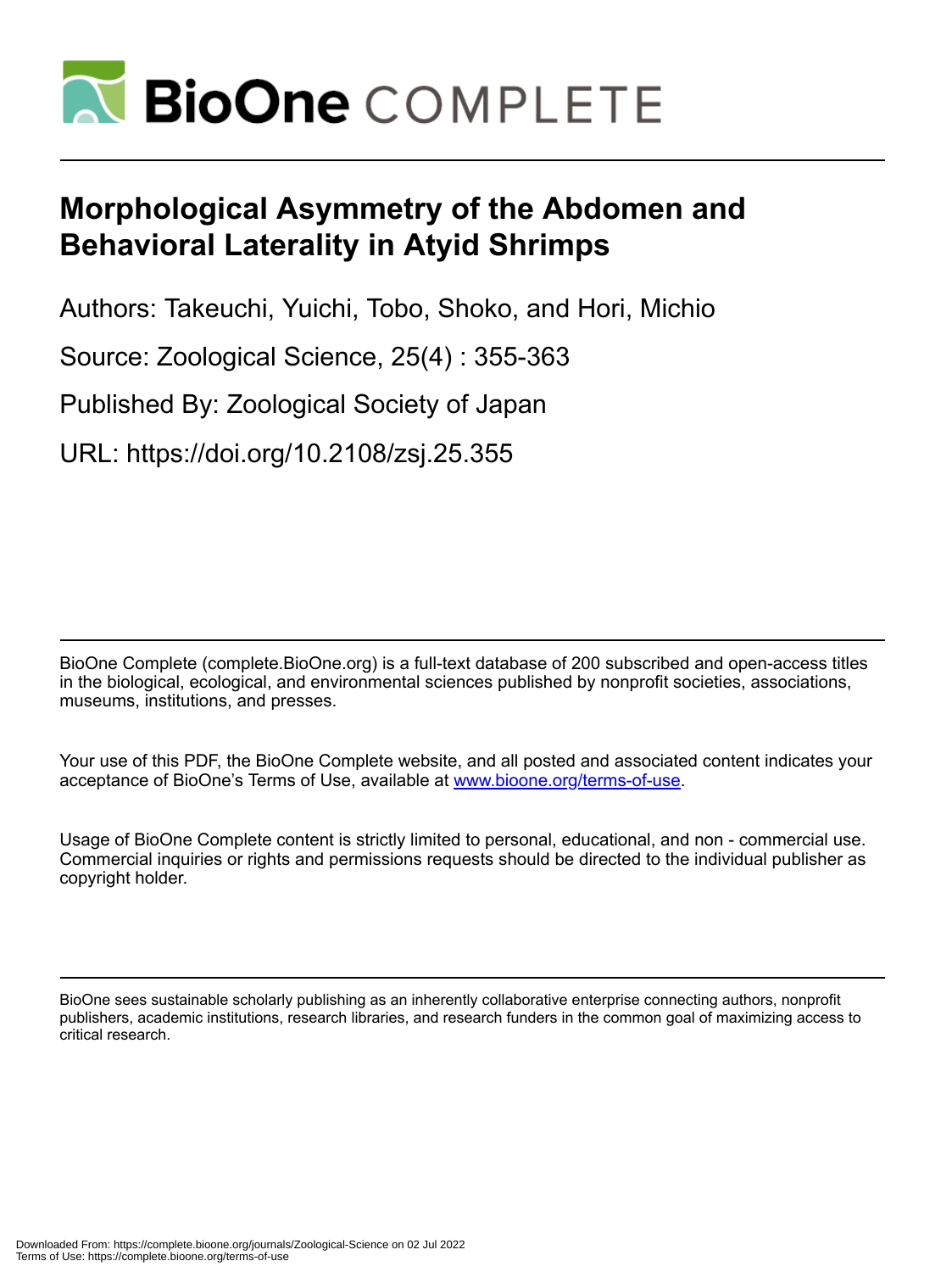# **Morphological Asymmetry of the Abdomen and Behavioral Laterality in Atyid Shrimps**

# **Yuichi Takeuchi\*, Shoko Tobo and Michio Hori**

Department of Zoology, Graduate School of Science, Kyoto University, Sakyo, Kyoto 606-8502, Japan

**Morphological asymmetry and behavioral laterality in vertebrate species have been intensively studied in recent years, while comparable invertebrate studies are rare. Here we demonstrate asymmetry in the curvature of the abdomen and laterality in evasive responses for two atyid shrimps,**  *Limnocaridina latipes* **and** *Neocaridina denticulata***. The frequency distributions of the angle of the abdominal curvature in both species were discretely bimodal, suggesting that the two populations are composed of both left- and right-type individuals. In** *N. denticulata,* **behavioral analysis using high-speed filming illustrated that the escape direction for each individual, evoked by a sudden non-lateralized stimulus, was correlated with its abdominal curvature: left- (right-) type shrimp jumped back-leftward (-rightward) significantly more than often. A crossing experiment with** *N. denticulata* **indicated that the trait frequency in the F1 generation from two left-type parents differed significantly from that of the F1 generation from two right-type parents, and that the trait frequency for the F1 generation from parents of different laterality types did not deviate from random. That is, offspring laterality type is affected by the lateralities of the parents, indicating that abdominal dimorphism in shrimp is genetically derived. These results suggest that shrimp have an innate laterality that controls their escape direction, which in turn may affect prey-predator interactions in the aquatic community.**

**Key words:** abdominal curvature, antisymmetry, behavioral laterality, decapod, escape response, genetic basis, Neocaridina denticulata, morphological asymmetry, Limnocaridina latipes, tail-flip

#### **INTRODUCTION**

Many vertebrate taxa show elaborate asymmetry along the left-right axis (e.g., Vallortigara and Rogers, 2005). Particularly, morphological asymmetry in the mouth of Tanganyikan scale-eating cichlid fishes provides a typical example of antisymmetry (Liem and Stewart, 1976; Hori, 1991, 1993). In these fishes, the mouth opens either leftward (termed 'righty' by Nakajima et al. [2004], since the right side of the head faces somewhat frontward) or rightward ('lefty'), due to an asymmetrical joint of the lower jaw to the suspensorium (Liem and Stewart, 1976; Hori, 1991, 1993). The morphological asymmetry provides an advantage when the individual tears off scales from prey fish (Hori, 1993). Similar mouth dimorphisms have been found in other fishes (Mboko et al., 1998; Seki et al., 2000; Hori et al., 2007; Nakajima et al., 2007; Takeuchi and Hori, 2008). When largemouth bass, Micropterus salmoides, were angled in an artificial pond, lefties and righties were hooked on the left and right side of their mouths, respectively (Nakajima et al., 2007). Investigations of parental and offspring mouth morphologies for several fishes (scale-eating cichlid [Hori, 1993; Hori et al., 2007], algae-eating cichlid [Hori et al., 2007], freshwater goby [Seki et al., 2000]) indi-

\* Corresponding author. Phone: +81-75-753-4077; Fax : +81-75-753-4100; E-mail: yuichi@terra.zool.kyoto-u.ac.jp doi:10.2108/zsj.25.355

cated that mouth laterality was genetically determined following a Mendelian one locus-two allele system, with the lefty dominant over the righty.

Recently, we found that the shrimp-eating cichlid Neolamprologus fasciatus in Lake Tanganyika also showed mouth laterality (Takeuchi and Hori, 2008). The mouth laterality in this fish correlated with behavioral laterality during hunting: when aiming at prey, lefties (righties) frequently bent the right (left) side of their body, abutting a rock. It was suggested that when the hunting strategy corresponded to an individual's mouth laterality (i.e., rightward hunting by lefties and leftward hunting by righties), higher hunting success on shrimp was achieved than for reverse hunts. Through mathematical simulations, Nakajima et al. (2004) showed that the persistence of predator dimorphisms requires the presence of prey dimorphisms and a close relationship between predation success and the predator and prey dimorphisms. Therefore, the shrimp Limnocaridina latipes, which is hunted by several shrimp-eating cichlids including N. fasciatus (Yuma et al., 1998), is considered to have laterality in its escape response.

In invertebrate species, few studies have focused on behavioral lateralities in evasion. However, many researchers have reported a mechanism of escape behavior for crustaceans. When lobsters and shrimp react to approaching predators or other threats, they produce a series of rapid swimming movements called 'tail-flips' (lobster [Chapman and Rice, 1971], crayfish [Wine and Krasne, 1972; Wine,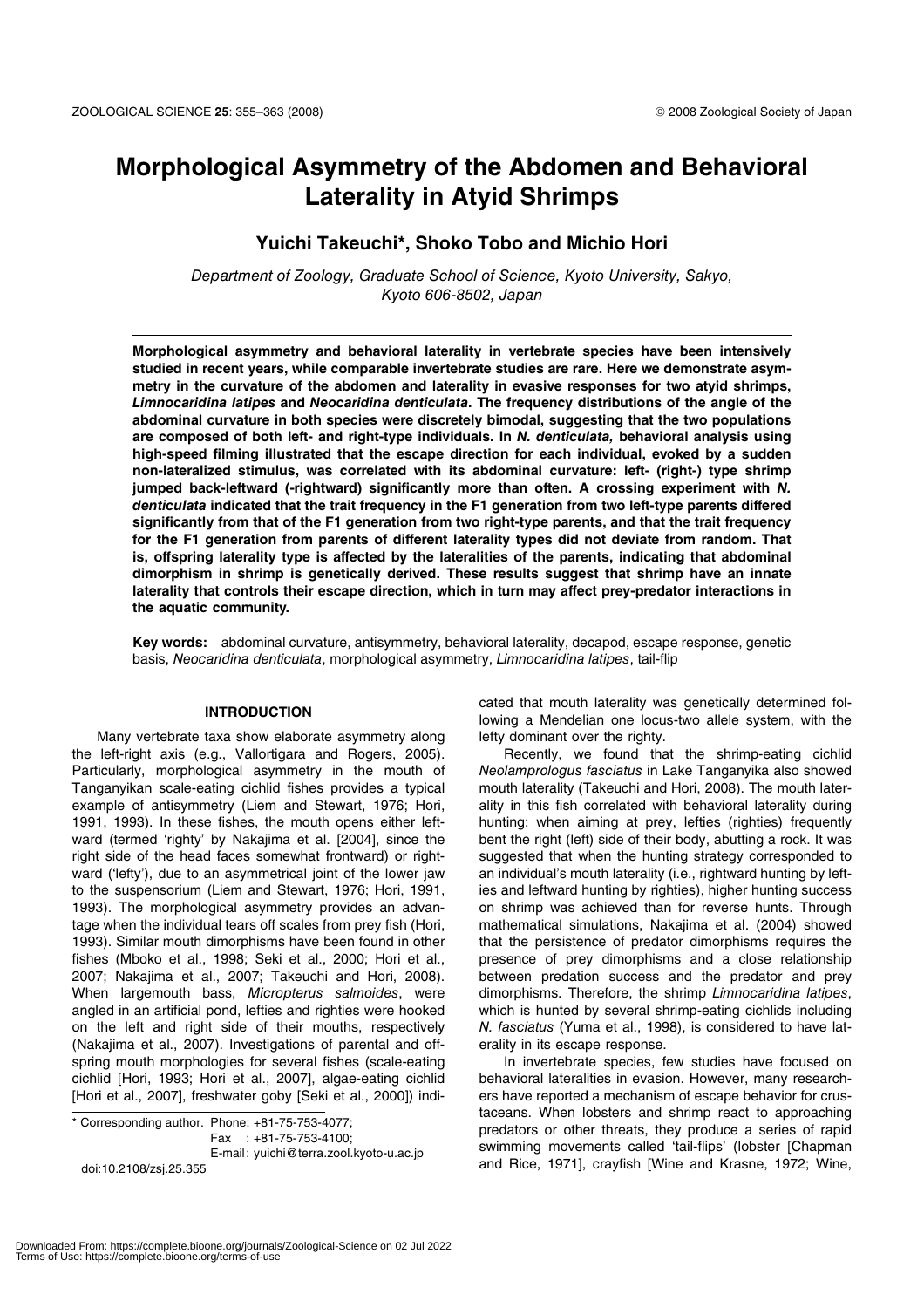1984], brown shrimp [Arnott et al., 1999]). The tail-flip consists of a sequence of flexion and extension of the abdomen, which then propels the individual backwards through the water (Newland and Neil, 1987). During the tail-flip, shrimp are able to exert some control over their swimming direction. The greatest steering effect is produced by lateral rotation of the abdomen against the carapace: leftward abdominal rotation results in movement backward and to the left, and rightward rotation produces movement backward and to the right (Newland et al., 1992). If the abdomen is curved to either side, and the curvature is an innate character, this morphological asymmetry should affect an individual's escaping direction.

Here we demonstrate laterality in two atyid shrimps, Limnocaridina latipes and Neocaridina denticulata, by showing (1) abdominal curvature to either side, with the curvature frequency showing a discrete bimodal distribution, (2) linkage between escape direction and abdominal curvature, and (3) a genetic basis for abdominal curvature.

#### **MATERIALS AND METHODS**

#### **Study organisms**

Morphological measurements of abdomen asymmetry were conducted on Limnocaridina latipes Calman, a relatively small atyid shrimp (maximum body length, 9 mm) endemic to Lake Tanganyika. Samples were collected using SCUBA gear and hand nets (5–10 m water depth) at Kasenga Point (8°43'S, 31°08'E) near Mpulungu, Zambia, at the southern end of the lake in September 2006. The samples were kept in individual 1.5-ml tubes filled with 10% formalin. Body lengths were determined by measuring the distance from

а

the base of the rostrum to the posterior edge of the telson.

As L. latipes was difficult to raise and identify to sex, investigations on escape response and crossing experiments were instead conducted on the Japanese atyid shrimp Neocaridina denticulata De Haan. In rivers and ponds, N. denticulata is consumed by carnivorous or omnivorous fishes, such as the largemouth bass, Micropterus salmoides (Azuma and Motomura 1998). Largemouth bass show left-right differences in mouth morphology and behavior (Nakajima et al., 2007; Yasugi and Hori, unpublished data). Individuals of N. denticulata were collected using hand nets from the Kamogawa River (35°15'N, 135°46'E) in June 2007 and Mizorogaike Pond (35°03'N, 135°50'E) in May 2004; both locations are in Kyoto, Japan. The shrimp from the Kamogawa River were analyzed for abdominal morphology and used for escape response analysis. The shrimp from Mizorogaike pond were used in a crossing experiment. The shape of the appendix masculine was used to identify the sex of N. denticulata individuals.

The shrimp used for morphological analysis were narcotized with 0.003% eugenol and kept in individual 1.5-ml tubes filled with 70% ethanol. To preserve the natural curvature of the abdomen, shrimp were always placed head down in the tubes.

#### **Morphological measurement of abdominal curvature**

To quantify the abdominal curvature, the carapace was placed horizontally and the angle between the fore and hind halves of the abdomen was measured as follows. The dorsal sagittal-lines of the fore half and the hind half of abdomen were defined based on the dorsal abdominal artery and hindgut: the former is the line from the center of the posterior edge of the carapace to the center of the third abdominal segment, and the latter is the line from the center of the posterior edge of the third abdominal segment to the center of the sixth abdominal segment (Fig. 1). The angle was designated

h

**Fig. 1.** Photographs illustrating abdominal curvature of the left-type **(a)** and right-type **(b)** in Neocaridina denticulata. The abdominal curvature angle is measured from the intersection of two dorsal sagittal lines: one (solid line) runs from the posterior edge of the carapace to that of the third abdominal segment, and the other (dashed line) from the third abdominal segment to the sixth. The grid size of the underlying section paper is 1×1 mm. The abdominal laterality of Limnocaridina latipes was defined in the same way.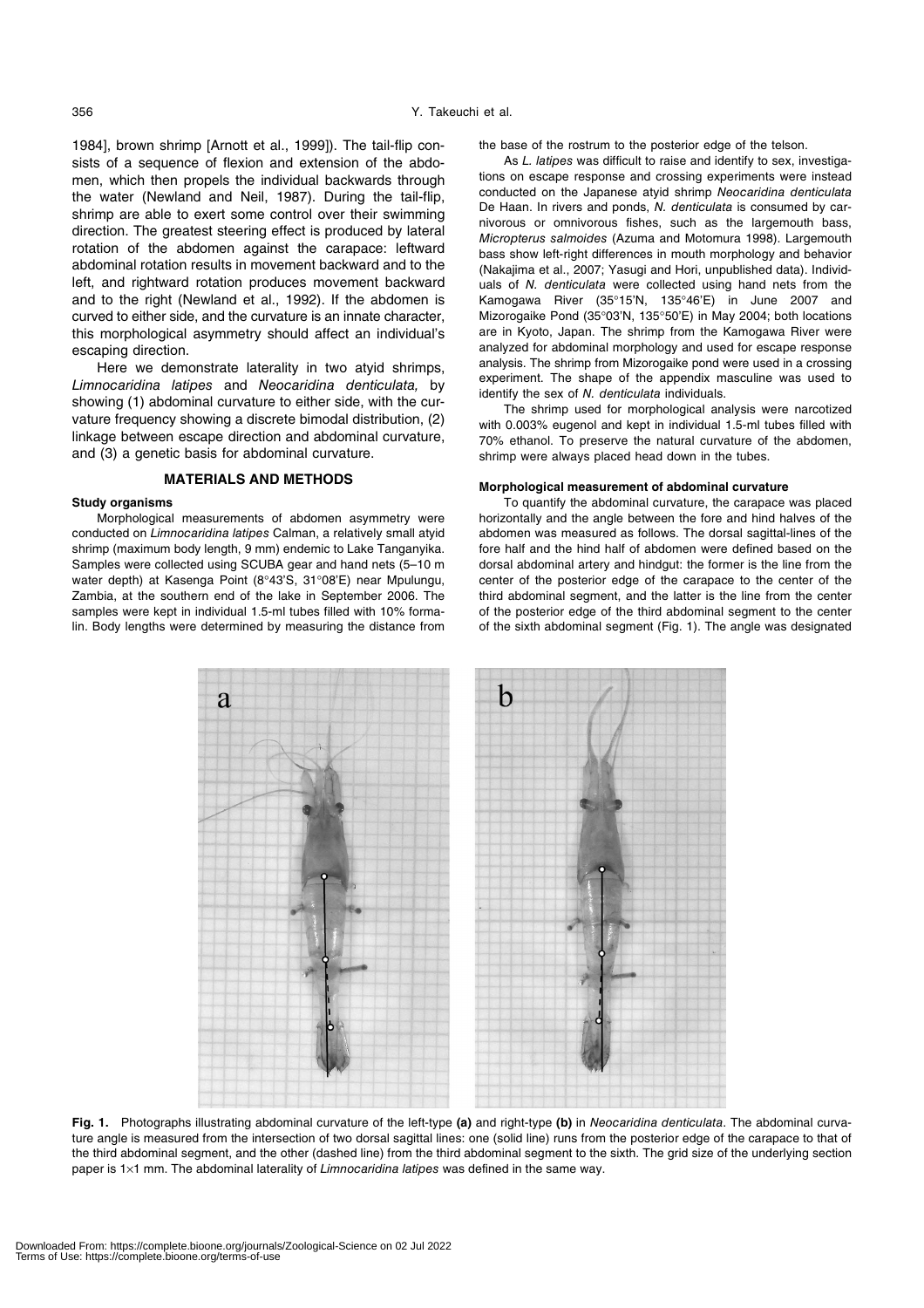as the abdominal curvature angle  $(\alpha)$  and was measured using a digital microscope with image analysis software (VHX-100, Keyence, Osaka, Japan) with an accuracy of 0.07°. Measurements were taken three times for each shrimp, with the shrimp being repositioned on the microscope stage each time. Since measuring the angle of a three-dimensional object is prone to yield some extreme values, median values were used for the following analysis instead of mean values (in actuality, the measurement errors were small [ANOVA: L. latipes, F<sub>326</sub>=578.7, P<0.001; N. denticulata,  $F_{314}=187.5$ ,  $P<0.001$ ]). Positive values were assigned to abdomens that curved to the left side, while negative values were given to abdomens that curved to the right. Shrimp with  $\alpha$ <0 were designated as 'left-types' (Fig. 1a), and those with α>0 as 'right-types' (Fig. 1b). This type assignment was designed to accord with the mouth laterality of fish (Nakajima et al., 2004).

#### **Analysis of escape response**

The directions in which N. denticulata individuals attempted to escape when exposed to a vibratory stimulus was tested in the laboratory. Directional stimuli (e.g., direct contact or visual stimulus) may not be appropriate for tests of lateral biases in behavior since the subjects appear to perceive the direction of the stimulus. Therefore, vibratory stimuli are commonly used to evoke escape responses in fish (e.g., Heuts, 1999).

The test was conducted using a large petri dish 'arena' (diam-

eter 25 cm, water depth 2 cm) that was placed on a section paper and surrounded by a black screen (Fig. 2). Shrimp escape behaviors were recorded with a high-speed video camera (VCC-H300, Digimo, Osaka, Japan) located above the arena. The video frames were grabbed with a time resolution of 90 frames/s using ImageHyper, and a resolution of 512×512 pixels. Four lights (100W) were directed toward the arena to provide sufficient illumination for the high-speed video recordings.

Before the test, the shrimp were kept in aquaria for at least 1 day, and for no longer than 2 weeks after collection from the field. None of the shrimp showed obvious signs of poor health or damage. During each trial, one shrimp was settled at the center of the arena and enclosed within an opaque plastic cylinder (diameter 9.5 cm, height 10 cm) for 7 min. The cylinder was then gently removed. The plastic bottom plate that supported the arena was then struck with a hammer from behind to evoke an escape response. All hammer strikes were landed at just behind the arena center, which was not visible to the shrimp. One trial was conducted for each shrimp, and only the first tail-flip was used for analysis. To avoid any confounding effects from the arena walls, only responses that did not pass outside a 'focal area' (a circle of diameter 16 cm at the center of arena) were analyzed. If the shrimp swam out of the focal area before stimulation or failed to respond to the stimulus, the trial was terminated and the shrimp was removed from the arena. In most cases, the shrimp made a swift jump backwards, either to the left



**Fig. 2.** Schematic diagram of the apparatus for observation of shrimp escape responses. Shrimp in the arena were stimulated with vibrations by striking the plastic bottom plate with a hummer from behind.

Downloaded From: https://complete.bioone.org/journals/Zoological-Science on 02 Jul 2022 Terms of Use: https://complete.bioone.org/terms-of-use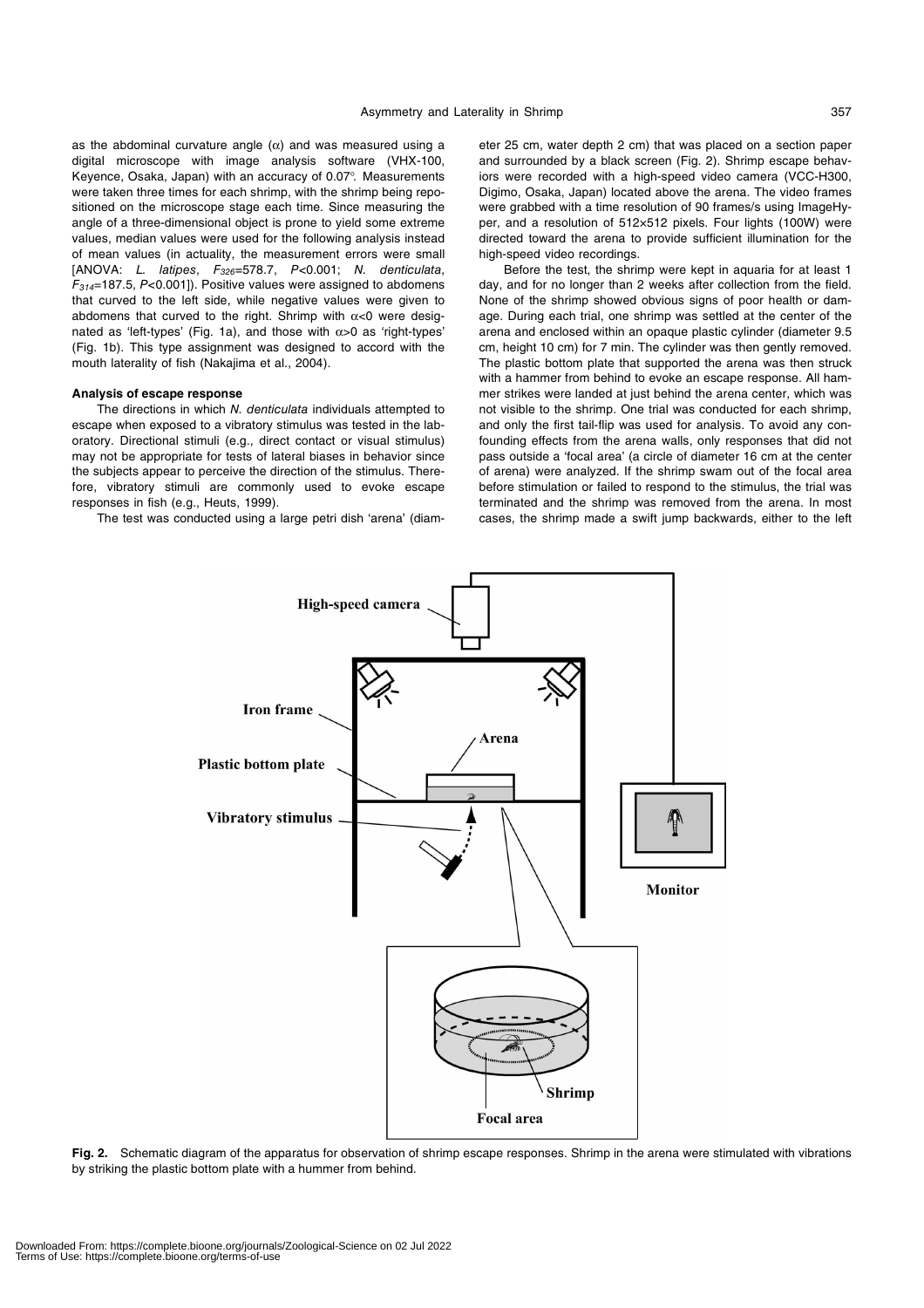or the right within the focal area. Six trials were excluded from the analysis because the shrimp jumped almost upward with no clear horizontal direction.

The jumping angle of each shrimp was defined as the angle between two lines, namely, its original body axis and stretch toward the arrival point. Specifically, the former was defined as the line from the midpoint between the eyes to the posterior edge of the sixth abdominal segment just before jumping, and the latter was defined as a line from the midpoint of the eyes before jumping to the midpoint of the eyes after the first tail-flip. Jumping angles between 0° (jumping just behind) and 180° (just in front) on the right side of the shrimp were assigned positive values, and those between 0° and 180° on the left side were assigned negative values. A total of 64 trials (body length mean±SD, 22.2±2.1 mm; body height, 4.0–6.0 mm; males=32, females=32) were used for statistical analyses.

After observation of the escape response, the abdominal curvature angle of the shrimp was measured using the method described above. The measurements were taken without reference to the escape behavior data. The relationship between escape direction and abdominal laterality was analyzed using a chi-squared test for contingency tables. The distribution of jumping angles was tested for deviations from a unimodal distribution (von Mises distribution) using Watson's test. In addition, the jumping speed of the first tail-flip was calculated using the digitized position data to examine whether there was a left-right difference in jumping speed for each laterality type.

#### **Crossing experiment**

The laterality type of live or fresh shrimp is currently difficult to determine. In crossing experiments, therefore, the parental shrimp were paired randomly, and their laterality types were examined by fixation after all breeding was completed. The crossing experiment was designed to use three replicates with four combinations of parental laterality types: left type  $\times$  left type (L $\times$ L), left type (male)  $\times$  right type (female) (L $\sqrt{3}\times$ R $\frac{1}{7}$ ), right type (male)  $\times$  left type (female)  $(R\sqrt{3} \times L^{\circ})$ , and right type  $\times$  right type (R $\times$ R). To produce these replicates, the obtained broods were first separated into four combinations of parental laterality types. Next, the three most successful broods, in respect to the number of offspring, were selected as replicates from each combination and the laterality type of every offspring was determined.

The laboratory was kept at 22–23°C under a 14L:10D regime. We considered that there is no possibility that stored sperm is used for fertilization because caridean shrimps do not possess any sperm storage structures (Bauer, 1976; Bauer and Holt, 1998). To avoid copulation before the experiment, males and females were kept separately in plastic containers (20×12×13 cm) for at least 2 weeks in the laboratory, and females that held eggs after being separated from males were excluded from the experiment. The shrimp did not spawn later than several days after separation. Thereafter, one male and one female were placed in a small plastic container (15×9×11 cm) for breeding. As atyid shrimp have direct development after the egg stage, young shrimp (1 mm in body length) start swimming by themselves about 20 days after coupling. The shrimp were fed fish pellets (Tetra Plankton, Tetra Japan, Tokyo, Japan).

After achieving sufficient development (more than 1cm in body length), young shrimp were narcotized and kept as described above. In total, 508 young shrimp (body length, 13.82±3.02 mm) were obtained from 12 pairings, and their abdominal curvatures were measured as described above. If abdominal laterality has no genetic background, we would predict that the frequencies of offspring laterality types would have no relation to the parental types. A Watson's test was performed using the R statistical package. Other statistical analyses were performed using JMP version 5 (SAS Institute, Inc.).

# **RESULTS**

# **Morphological asymmetry of abdominal curvature in two shrimp species**

The abdomens of  $L$ . latipes (body length, mean $\pm$ SD: 4.78 $\pm$ 0.62 mm) curved either leftward (2.72 $\pm$ 1.48 $^{\circ}$ , n=64) or rightward  $(-2.93\pm1.88^{\circ}, n=45)$  (Fig. 3a). Only one shrimp showed a small curvature of the abdomen  $(-0.5^{\circ} < \alpha < 0.5^{\circ})$ . The frequency distribution of abdominal curvature was clearly bimodal and differed significantly from normal (Shapiro-Wilk test: W=0.956, P=0.007).

The abdomens of N. denticulata (body length, 22.17±0.62 mm) also curved either leftward (2.04±0.92°, n=58) or rightward  $(-1.80 \pm 0.74^{\circ})$ , n=47) (Fig. 3b). The fre-



Abdominal curvature angle (degree)

**Fig. 3.** Frequency distribution of the abdominal curvature angle of L. latipes **(a)** and N. denticulata **(b)** in each natural population. The dashed line indicates the normal curve fitted to the data. In N. denticulata, the dark column indicates males and the open column indicates females. The sexes of L. latipes individuals could not be determined.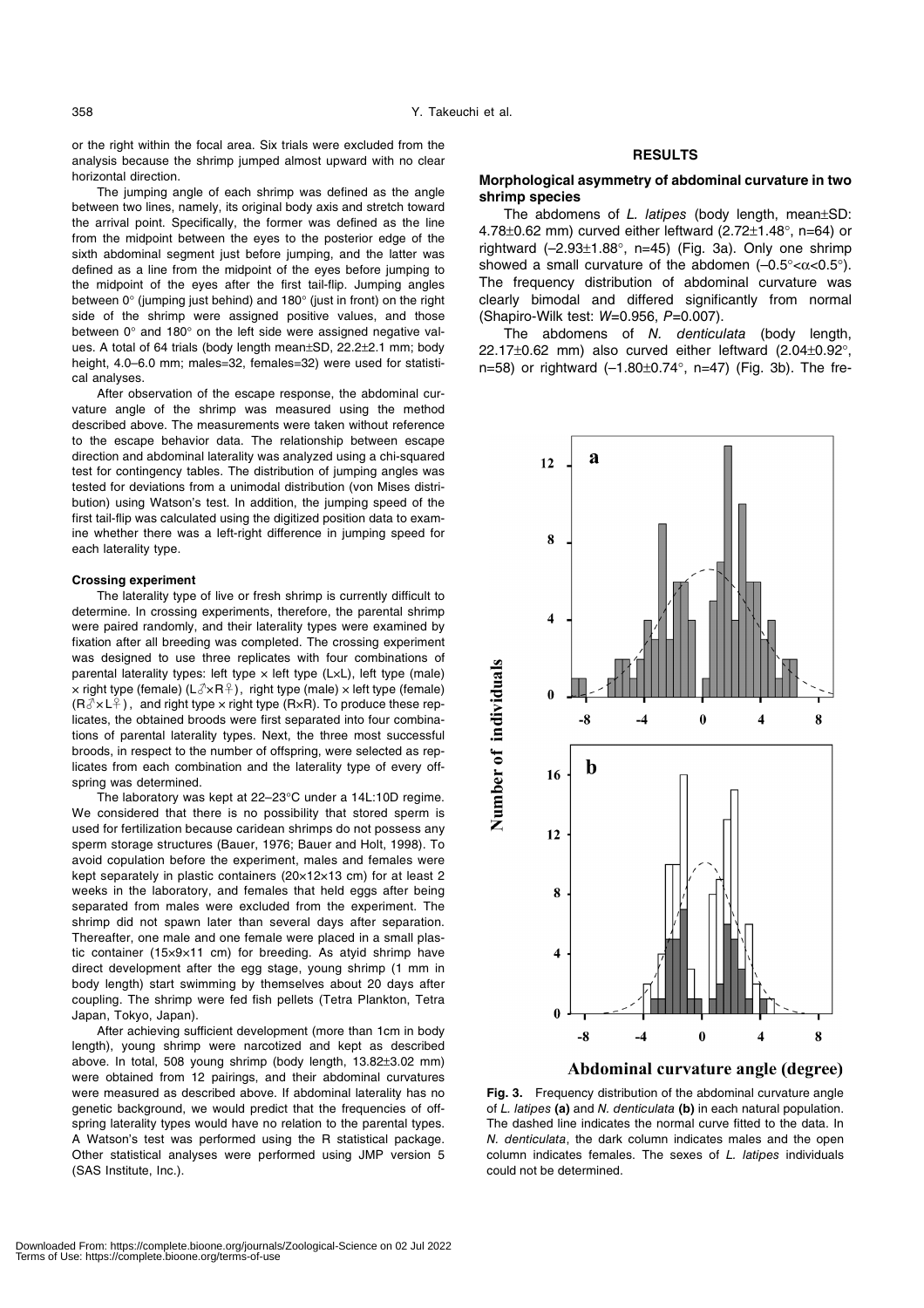quency distribution of their abdominal curvature was again clearly bimodal and differed significantly from normal (Shapiro-Wilk test: W=0.922, P<0.001). The dimorphism was shown in both sexes, and no significant difference between sexes was detected in the frequency of laterality type (likelihood ratio test:  $\chi^2$ =1.56, P=0.211).



**Fig. 4.** Sequence of 'tail-flip' escape responses (a leftward jump in this case) of N. denticulata evoked by vibrations: **(a)** just after vibration (0 ms), **(b)** abdomen rotating leftward, **(c)** the body lying to left side and the abdomen flexing, **(d)** the body starting to move back and to the left, **(e)**  flexion of the abdomen completed, **(f)** extension of the abdomen starting, **(g)** abdomen extending, and **(h)** the first tail-flip completed and movement of the body stopped. The jumping angle was defined as the angle between two lines: one (solid line) from the midpoint between the eyes to the posterior edge of the sixth abdominal segment just before jumping, and the other (dashed line) from the midpoint of the eyes before jumping to the midpoint of the eyes after the first tail-flip. The grid size of the underlying section paper is 1×1 mm. The video image was filmed from a fixed point at a frame rate of 160 frames/s.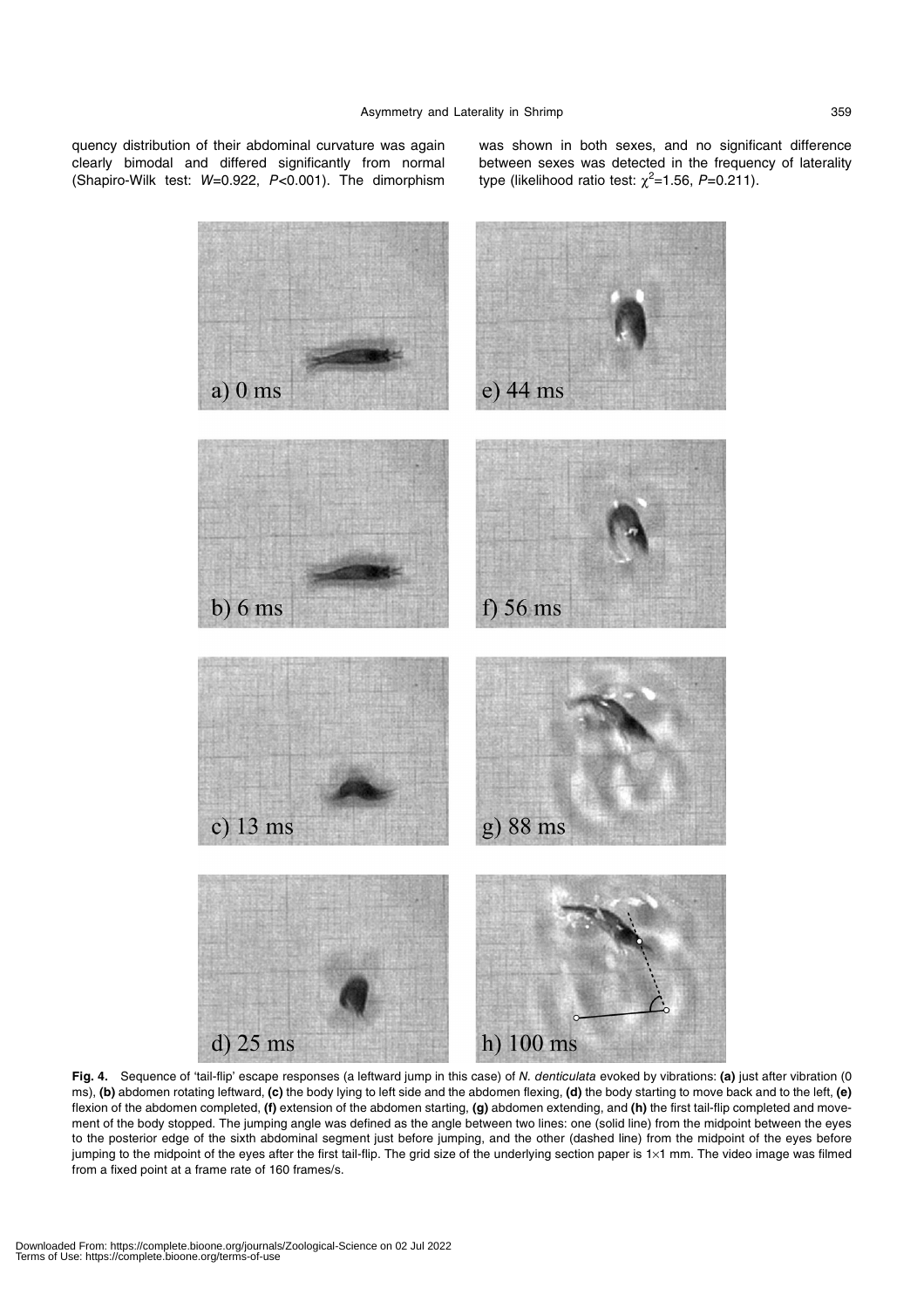# **Escape response evoked by vibratory perturbation**

Each shrimp performed tail-flips 1 to 5 times within the focal area after the vibratory stimulus. The detailed sequence of evasive movements elucidated from the test was as follows. First, the abdomen was rotated laterally against the anterior-posterior axis, causing the shrimp to move in a horizontal direction (Fig. 4). Next, the uropods were thrust by tight flexion of the posterior abdomen, providing propulsion. Finally, the shrimp changed the escape pathway in the horizontal plane through successive tail-flips.

The shrimp jumped either back and to the left or back and to the right, but never simply backward or forward. Since no significant difference was observed in the tendency of jumping angle between the sexes, the data from both sexes were pooled. The frequency distribution of jumping angles was bimodal and differed significantly from a von Mises distribution for each laterality type (Fig. 5; Watson's test: left type, P<0.01; right type, P<0.01). The distributions of left types and right types showed the highest peak around –60° and 60°, respectively.

From the morphological measurements, the 64 shrimp used in the escape response analysis included 34 left-type and 30 right-type individuals. Although shrimp of either laterality type jumped to both sides, left-type shrimp jumped back and to the left (leftward jump) more frequently than they jumped back and to the right (rightward jump), with the



**Fig. 5.** Frequency distribution of jumping angle in left-types (a) and right-types (b) of N. denticulata. Dark and open columns indicate males and females, respectively.

reverse being true for right-type individuals. Abdominal laterality was significantly related to escape direction (Table 1;  $\chi^2$ =12.52, P<0.001). However, we found no significant correlation between the magnitude of the abdominal curvature angle and that of the jumping angle (leftward jumps of left types,  $F_{24}=1.12$ ,  $P=0.302$ ; rightward jumps of right types,  $F_{20}=0.04, P=0.844$ ).

**Table 1.** Number of N. denticulata individuals showing leftward jumps and rightward jumps in response to vibration, for two laterality types.

|                      | Escape response |                |  |  |
|----------------------|-----------------|----------------|--|--|
| Abdominal laterality | Leftward jump   | Rightward jump |  |  |
| Left-type            | 25              | 9              |  |  |
| Right-type           | ч               |                |  |  |

The jumping speed (mean±SD) of the first tail-flip was  $0.31\pm0.11$  m s<sup>-1</sup>. There was no difference in jumping speed between laterality types (Student's t-test:  $t=1.48$ ,  $P=0.145$ ). In both types, the speed of leftward jumps did not significantly differ from that of rightward jumps (Wilcoxon signed rank test: left type,  $z=-0.23$ ,  $P=0.815$ ; right type,  $z=-1.04$ ,  $P=0.298$ ).

#### **Inheritance patterns of abdominal laterality**

The results of the crossing experiment are summarized in Table 2. The frequency distribution of abdominal curvature angles of the F1 generation had two peaks, and no symmetrical individuals appeared in any crossing type (Fig. 6). Within each crossing type, the pattern of F1 frequencies was not significantly different between broods (chi-squared test: LxL,  $\chi^2$ =0.049, P=0.976; LxR,  $\chi^2$ =1.136, P=0.567; R×L,  $\chi^2$ =0.447, P=0.799; R×R,  $\chi^2$ =0.425, P=0.809). Between crossing types, on the other hand, L×L parents always produced more left- than right-type offspring, and R×R parents produced the opposite trend.  $L \sqrt[3]{\times} R$  parents and  $R\mathcal{J} \times L\mathcal{F}$  parents always produced similar numbers of leftand right-type offspring. The frequency of laterality types in the F1 generation was significantly correlated with the crossing type of the parents (GLM:  $\chi^2$ =20.39, P<0.001). The F1 frequencies from L×L parents significantly differed from those produced by R×R parents (Table 3). Thus, the laterality types of the parents were considered to affect those of the offspring.

#### **DISCUSSION**

The results of the morphological measurements demonstrated that the populations of L. latipes and N. denticulata were composed of left-type and right-type individuals with respect to abdominal curvature. This type of morphological asymmetry is categorized as antisymmetry, rather than as fluctuating asymmetry or directional asymmetry (Palmer and Strobeck, 1986). The pattern of bimodal distribution found in the abdominal curvature of these shrimp was consistent with the distribution of left-right differences found in the mouth asymmetries of several fishes (Hori, 1993; Mboko et al., 1998; Seki et al., 2000; Hori et al., 2007; Nakajima et al.,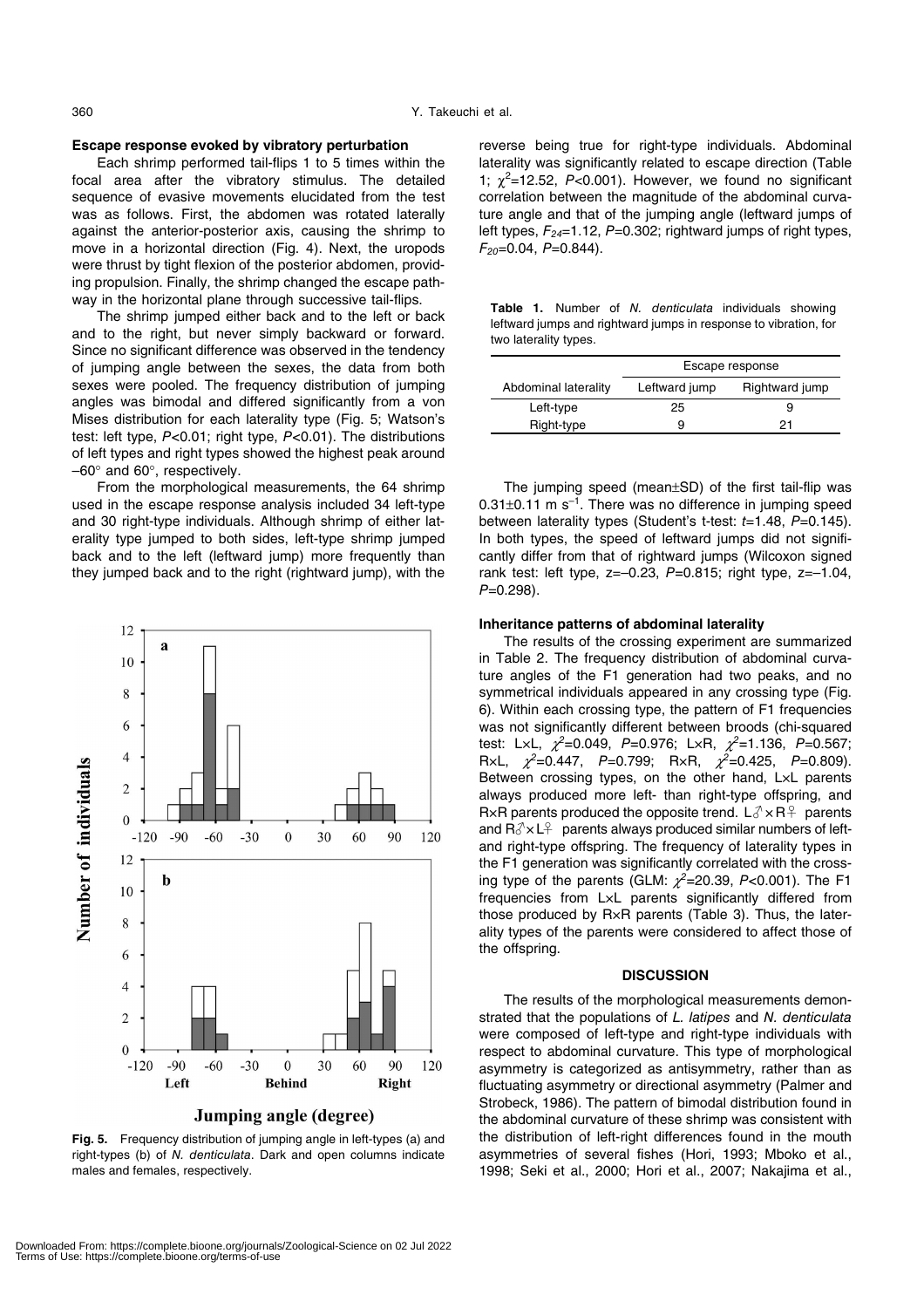| Mating                               |                | Number of offspring |                 |        | Abdominal curvature angle (degree) |                 | Abdominal laterality |            |             |
|--------------------------------------|----------------|---------------------|-----------------|--------|------------------------------------|-----------------|----------------------|------------|-------------|
|                                      |                | Total               | Male            | Female | Left-type                          | Right-type      | Left-type            | Right-type | % Left-type |
| <b>LxL</b>                           |                |                     |                 |        |                                    |                 |                      |            |             |
|                                      |                | 52                  | 22              | 30     | $-2.77 \pm 1.91$                   | $3.29 \pm 2.38$ | 32                   | 20         | 61.5        |
|                                      | $\overline{2}$ | 35                  | 19              | 16     | $-3.02 \pm 2.72$                   | $2.93 \pm 2.42$ | 22                   | 13         | 62.9        |
|                                      | 3              | 66                  | 5               | 61     | $-3.31 \pm 2.54$                   | $3.41 \pm 2.34$ | 40                   | 26         | 60.6        |
|                                      | Total          | 153                 | 46              | 107    |                                    |                 | 94                   | 59         |             |
|                                      | <b>SR</b>      |                     |                 |        |                                    |                 | 1.59                 | 1.0        |             |
| $L \sqrt[3]{\times} R$ $\frac{6}{7}$ |                |                     |                 |        |                                    |                 |                      |            |             |
|                                      | 1              | 33                  | 19              | 14     | $-3.43 \pm 2.99$                   | $3.09 \pm 2.46$ | 18                   | 15         | 54.5        |
|                                      | 2              | 68                  | 0               | 68     | $-3.08 \pm 2.41$                   | $3.30 \pm 2.14$ | 31                   | 37         | 45.6        |
|                                      | 3              | 27                  | 4               | 23     | $-3.36 \pm 1.02$                   | $1.58 \pm 0.44$ | 15                   | 12         | 55.6        |
|                                      | Total          | 128                 | $\overline{23}$ | 105    |                                    |                 | 64                   | 64         |             |
|                                      | <b>SR</b>      |                     |                 |        |                                    |                 | 1.0                  | 1.0        |             |
| $R\sqrt[3]{\times}L$ $\frac{6}{5}$   |                |                     |                 |        |                                    |                 |                      |            |             |
|                                      | 1              | 30                  | 16              | 14     | $-1.54 \pm 0.71$                   | $2.15 \pm 1.06$ | 14                   | 16         | 46.7        |
|                                      | $\overline{2}$ | 41                  | 7               | 34     | $-2.95 \pm 2.06$                   | $3.50 \pm 2.27$ | 18                   | 23         | 43.9        |
|                                      | 3              | 41                  | 20              | 21     | $-2.55 \pm 1.19$                   | $2.75 \pm 1.75$ | 21                   | 20         | 51.2        |
|                                      | Total          | $\overline{112}$    | 43              | 69     |                                    |                 | $\overline{53}$      | 59         |             |
|                                      | <b>SR</b>      |                     |                 |        |                                    |                 | 1.0                  | 1.15       |             |
| $R\times R$                          |                |                     |                 |        |                                    |                 |                      |            |             |
|                                      | 1              | 31                  | 8               | 23     | $-3.05 \pm 1.68$                   | $4.29 \pm 2.95$ | 11                   | 20         | 35.5        |
|                                      | 2              | 43                  | 22              | 21     | $-2.13 \pm 1.09$                   | $3.30 \pm 2.22$ | 13                   | 30         | 30.2        |
|                                      | 3              | 41                  | 26              | 15     | $-3.92 \pm 1.87$                   | $2.28 \pm 1.44$ | 15                   | 26         | 36.6        |
|                                      | Total          | 115                 | 56              | 59     |                                    |                 | 39                   | 76         |             |
|                                      | SR             |                     |                 |        |                                    |                 | 1.0                  | 1.95       |             |

**Table 2.** Results of crossing experiments on N. denticulata. SR, segregation ratio.



Abdominal curvature angle (degree)

Fig. 6. Frequency distribution of abdominal curvature angle for the F1 generation from a crossing experiment in N. denticulata. Results are shown for each combination of parent laterality types. Dark and open columns indicate male and female offspring, respectively.

**Table 3.** Results of GLM analysis on phenotype frequencies in the F1 generation of N. denticulata resulting from the parental phenotypes. R×R pairs were defined as the criterion for comparison.

| Variable                    | Coefficient | SF.   | v2    |         |
|-----------------------------|-------------|-------|-------|---------|
| l ×l                        | $-0.543$    | 0.149 | 13.32 | < 0.001 |
| $L \partial x$ R $\partial$ | $-0.077$    | 0.155 | 0.25  | 0.618   |
| $R\partial xL +$            | 0.030       | 0.162 | 0.03  | 0.853   |

2007; Takeuchi and Hori, 2008). The lateral mouth dimorphism found in these fishes correlated with behavioral laterality that resulted from some functional lateral difference, such as dominance in locomotion and/or in sensory abilities of one side of the body over the other (Hori, 1993; Seki et al., 2000). The following question therefore arises: does the abdominal laterality of shrimp produce behavioral laterality,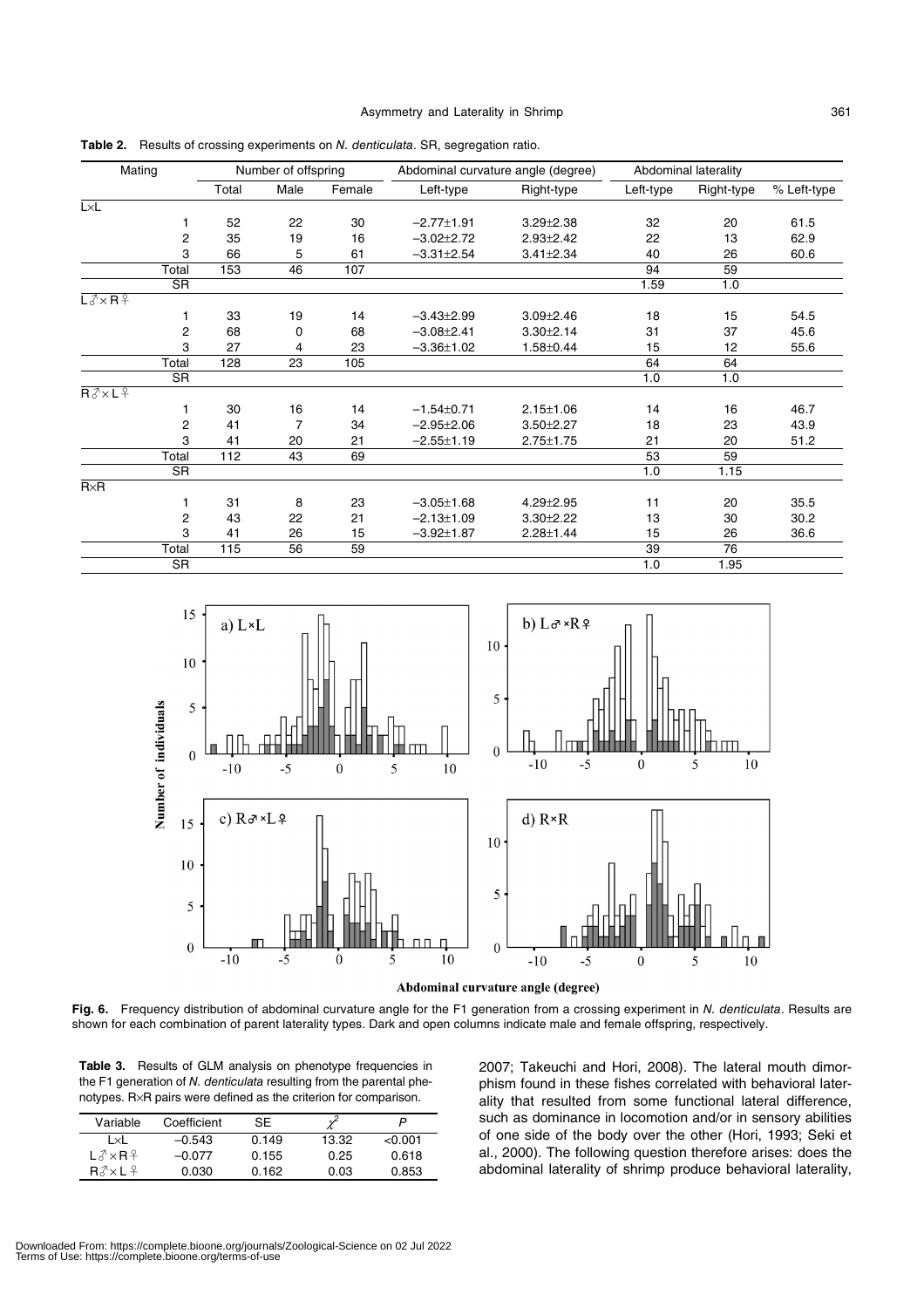as do mouth lateralities of fish?

The direction of the evasive response caused by a nonlateralized stimulus in N. denticulata was significantly related to abdominal laterality: left-type shrimp jumped back and to the left, probably because their abdomen was curved to the right, and right-type shrimp showed the opposite response. This result suggests that shrimp show behavioral laterality in their evasive response. A similar response has been reported in the brown shrimp Crangon crangon: it escapes laterally, either rightward or leftward, when startled by a directional stimulus such as an approaching predatory fish or an artificial rod (Arnott et al., 1999). Therefore, even if N. denticulata is perturbed by such directional stimuli, it may escape laterally.

If the escape direction of shrimp depends on structural constraints imposed by the abdominal curvature, left-type shrimp should exclusively escape back and to the left while right-type shrimp should escape to the right. However, structural constraints impose an obviously non-adaptive character, since shrimp would be unable to change their escape direction, regardless of the direction from which a predator approached. Our escape response results indicate that lefttype and right-type shrimp show low levels of reverse tendency against the escape direction expected from their abdominal curvature (rightward jumps by left-types, 9/34 trials, leftward jumps by right-types, 9/30 trials, Table 1). Shrimp may be able to escape in both directions, regardless of their type. Therefore, although escape direction may be affected by abdomen morphology, because of intra-individual behavioral flexibility, the direction may not be fixed.

The movements of the abdomen during tail-flip have been intensively studied at the neuronal level in crayfish (Wine and Krasne, 1982; Newland and Neil, 1990; reviewed by Edwards et al., 1999). There are two pairs of giant fibers in the ventral nerve cord, the lateral giants (LGs) and the medial giants (MGs), that produce a tail-flip with an upward and with a flat backward trajectory, respectively (Wine, 1984; Krasne and Wine, 1988). LGs respond to stimuli to the abdomen, whereas MGs respond to stimuli to the rostrum or cephalothorax (Wine and Krasne, 1982). In 70 trials of N. denticulata, 64 trials used in the analysis were horizontal trajectories, and the remaining six trials that were excluded from the analysis were upward trajectories. If the neuronal basis of the tail-flip in N. denticulata is the same as that in crayfish, the former may excite the MGs, while the latter may excite the LGs. Further work is needed to understand in detail the neuronal control of the tail-flip of atyid shrimps.

The results of our crossing experiment suggest that abdominal dimorphism has some genetic basis. However, we could not provide a simple scheme for the genetic system of abdominal laterality, for two reasons. First, parents of the same laterality type produced a certain number of offspring with the opposite laterality type. Thus, we could not determine which laterality type was dominant if we assumed a simple Mendelian inheritance scheme. The genetic system of abdominal laterality in shrimp seems to be different from that of mouth laterality in fish, in which lefties are dominant over righties in a Mendelian inheritance pattern (Hori, 1993; Seki et al., 2000; Hori et al., 2007). Second, the frequency of the abdominal curvature angle showed a discrete bimodal distribution, i.e., the phenotypic forms of the abdominal curvature were separated into two types with no symmetrical individuals occurring. Therefore, a quantitative genetic model cannot be applied to this case; if a simple quantitative model could account for the abdominal laterality, the frequencies should be consistent with a unimodal distribution. Further studies including backcrosses of the F1 and F2 generations are necessary to determine the genetic system of abdominal laterality.

The mouth laterality of Tanganyikan shrimp-eating cichlid N. fasciatus is related to its predation behavior: lefties tend to dash at targeted prey with the right side foward, and righties with the left side forward (Takeuchi and Hori, 2008). Taking into account our finding that the abdominal curving of shrimp is a lateral dimorphism that is related to their escape direction, we can predict that outcomes of predatorprey encounters are affected by both the abdominal laterality in shrimp and the mouth laterality in shrimp-eaters. Predator-prey interactions can be strongly affected by a prey's morphology and behavior (Sih and Moore, 1990). Both the predation and escape success may depend on the interaction of the laterality types between the individual shrimp and fish during an encounter. In fact, Takeuchi and Hori (2008) indicate that predation success in the shrimp-eaters is affected by the mouth laterality of each individual, although the laterality of the prey (shrimp) that were hunted could not be determined. According to a theoretical study by Nakajima et al. (2004), situations in which predators can exploit more prey of the opposite laterality than ones of the same laterality drive alternation of the fitness advantage between two phenotypes, leading to frequency-dependent selection that maintains the dimorphism.

Furthermore, evidence for a genetic basis for abdominal dimorphism means that the frequencies of laterality types in a population at one time can affect that of the following generation. In several shrimp-eating cichlids (e.g., Altolamprologus compressiceps and Gnathochromis pfefferi) in Lake Tanganyika, the frequencies of the lateralities appear to have changed year by year during the last 10 years (Takeuchi and Hori, unpublished data). The mouth laterality of scaleeating cichlids is affected by both the frequencies of the laterality in the population and the frequencies of lateralities in prey species (Hori, 1993; Takahashi and Hori 1994). These findings imply that the frequencies of shrimp laterality types changes with the frequency of mouth lateralities in shrimp-eating cichlids. The laterality of shrimp may play an important role in the dynamics of these populations. Further investigations are required to examine the relationship between the laterality along generations in shrimp and that in shrimp-eating fish.

# **ACKNOWLEDGMENTS**

We thank the staff of the Lake Tanganyika Research Unit (LTRU), Department of Research and Specialist Services, Republic of Zambia, for providing facilities for field research, and especially J. Kitamura for his assistance in sampling of L. latipes. We specially thank M. Nishino for help with the taxonomy of the shrimps. We are grateful to M. Yasugi, R. Takahashi, T. Sota, K. Watanabe, Y. Takami, N. Nagata, and other members of the Laboratory of Animal Ecology, Graduate School of Science, Kyoto University for their valuable and critical comments on an early draft. Lastly we thank the editor and anonymous referees for their suggestions. Materials